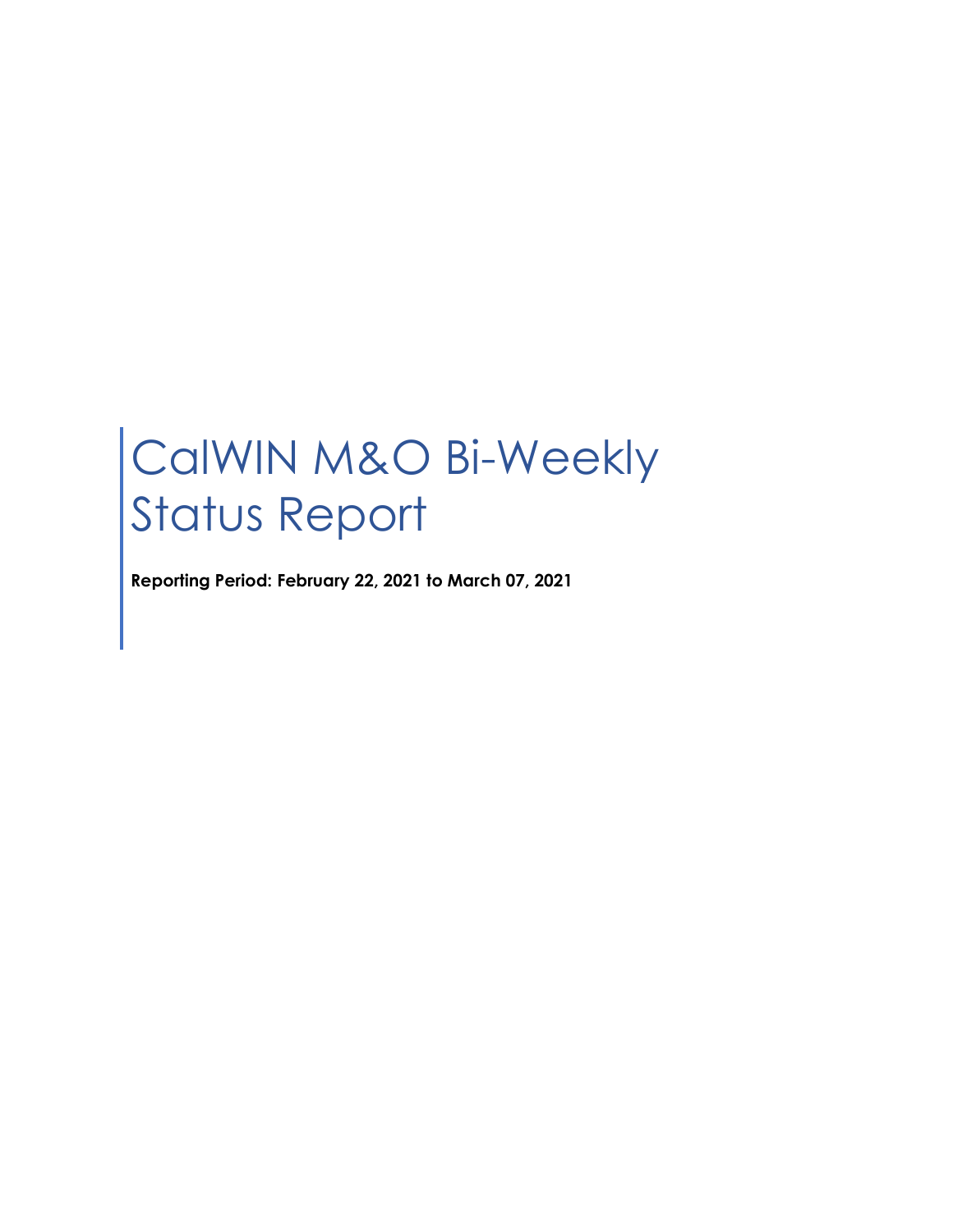## **Table of Contents**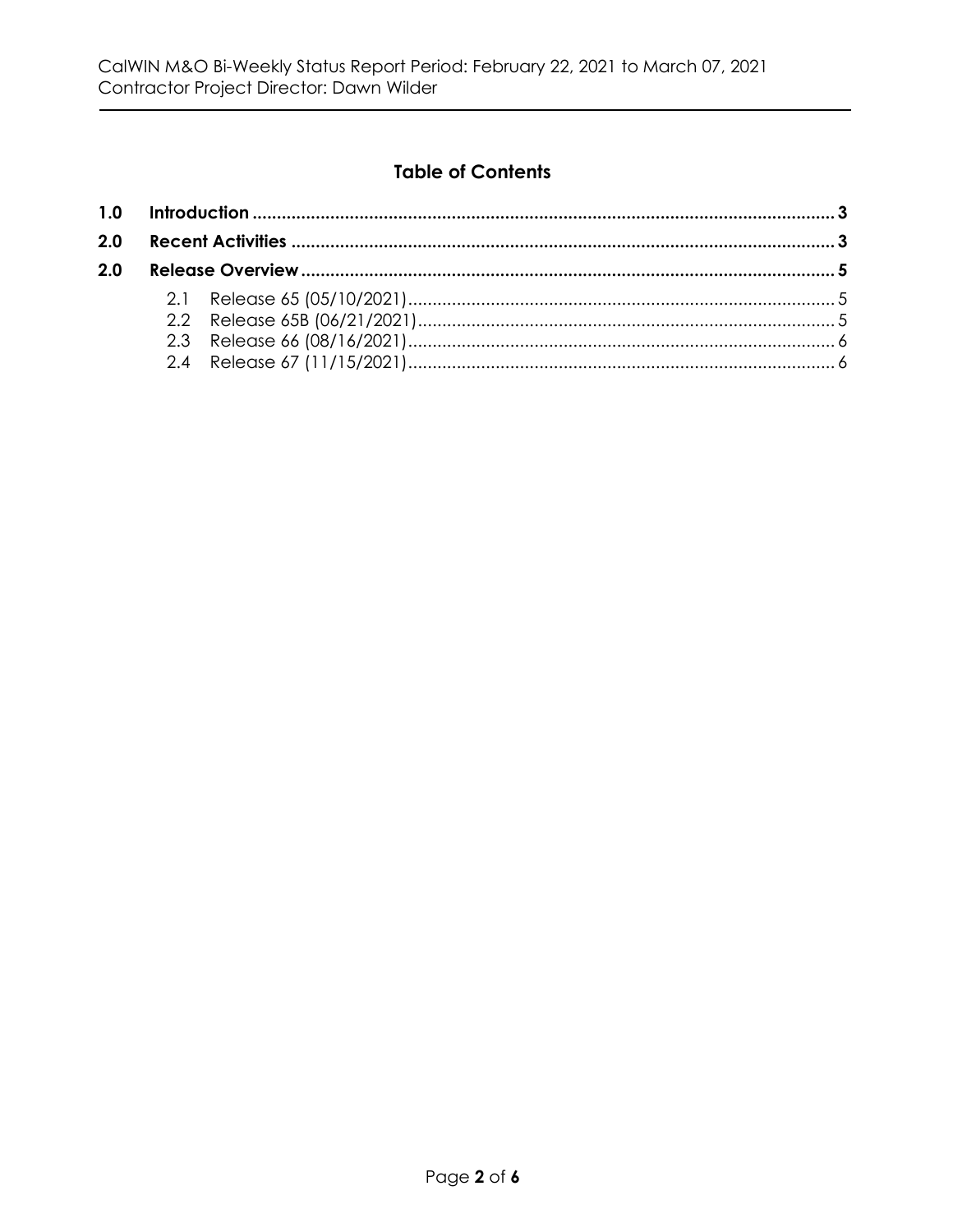#### <span id="page-2-0"></span>**1.0 Introduction**

Within this report is a summary of activities and releases planned or executed during the reporting period.

#### <span id="page-2-1"></span>**2.0 Recent Activities**





Legend for Colors: Blue - Activities complete, Purple - Tentative date for activities, Black - Activities being planned, Green - Routine activities

► On February 28th, CalWIN continued the Data Retention Process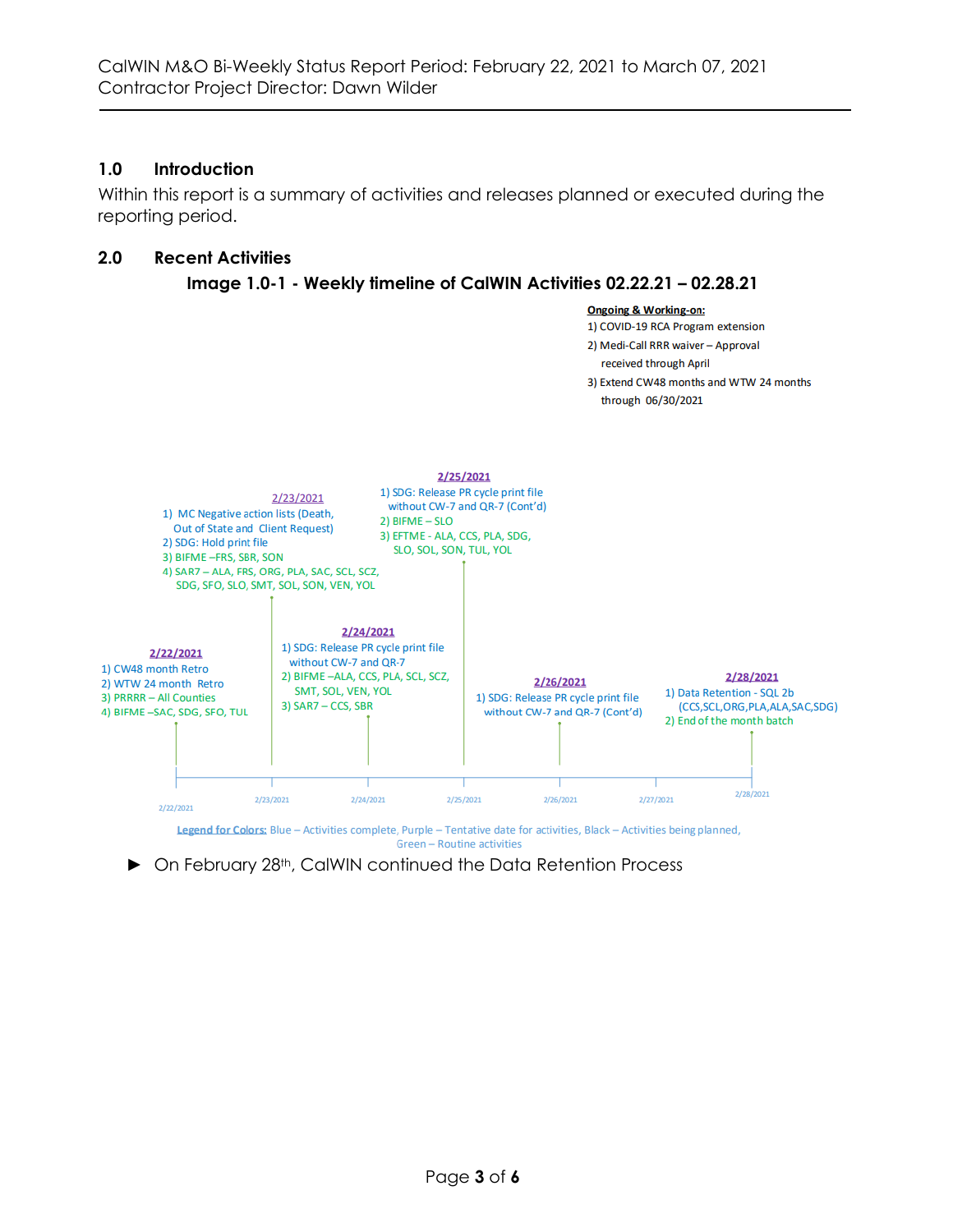



- ► On March 05, CalWIN ran CalFRESH Max Allotments for December through February
- ► On March 06 and March 07, CalWIN ran the FPL COLA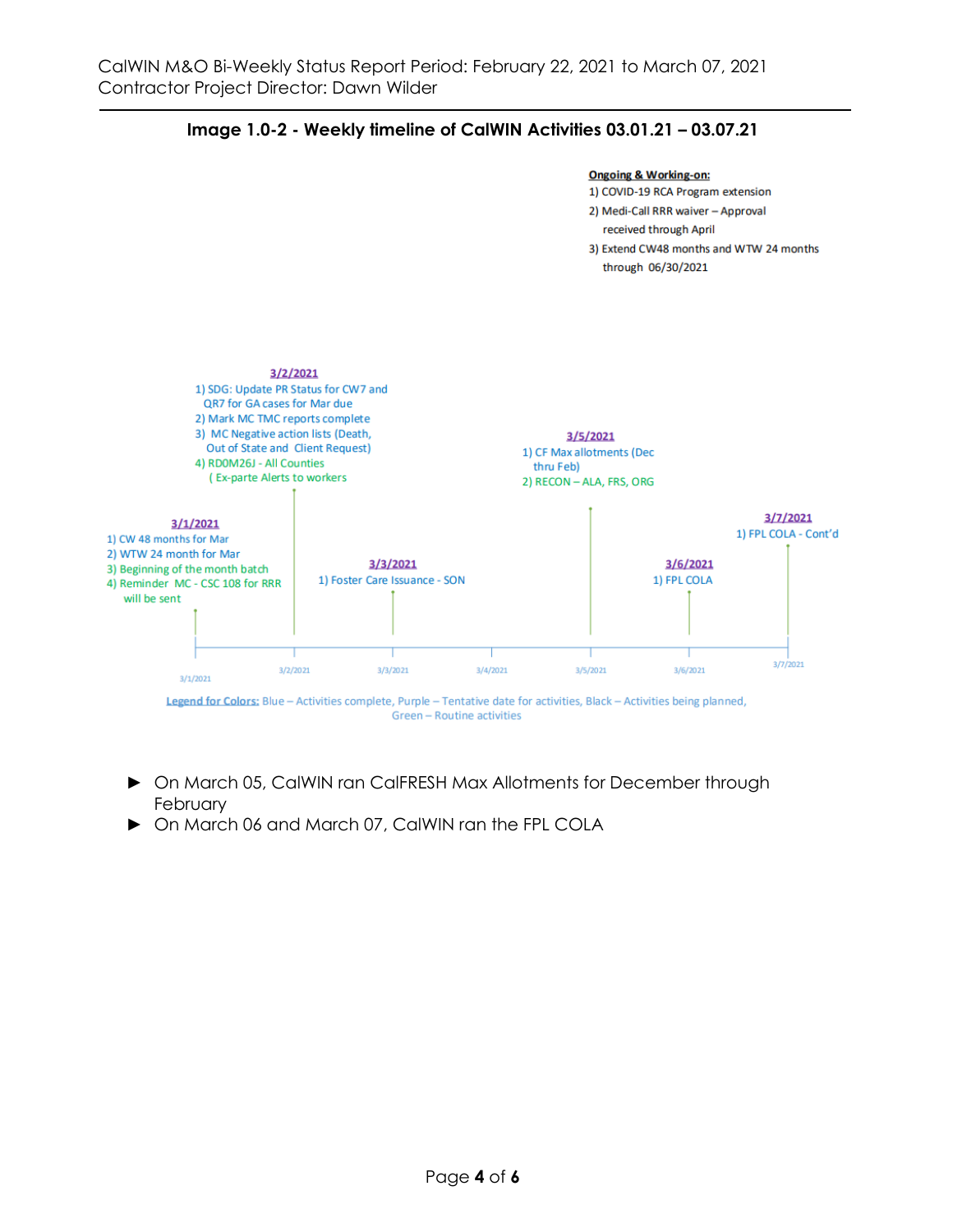#### <span id="page-4-0"></span>**2.0 Release Overview**

#### <span id="page-4-1"></span>**2.1 Release 65 (05/10/2021)**



**Table 2.1-1 - Release 65**

- ► Currently 11 CalWIN changes are assigned to this release, no change since last report
- ► UAT for release 65 to begin March 08, 2021

#### <span id="page-4-2"></span>**2.2 Release 65B (06/21/2021)**





- ► Currently 3 CalWIN changes are assigned to this release, this is release is new with this status report
- ► Integration Test for R65B begins April 19, 2021